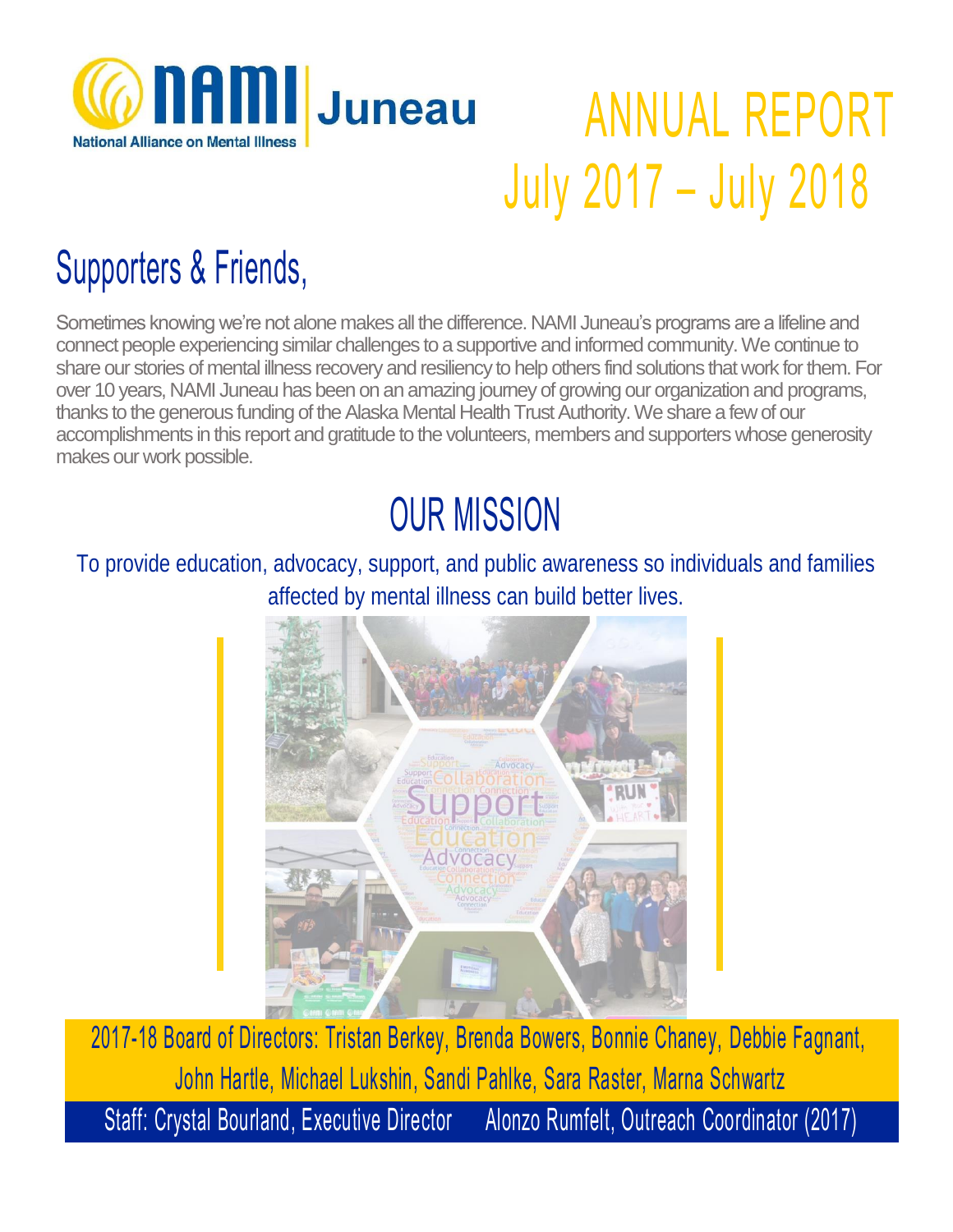# IMPACT + HIGHLIGHTS

#### The National Alliance on Mental Illness selected NAMI Juneau as "Outstanding Affiliate of 2018"

NAMI Juneau received re-affiliation status through our national office. This multi-year process ensures affiliates throughout the country are exercising good governance and adhering to NAMI's standards of excellence.

In partnership with NAMI National, we piloted a four-hour seminar that informs people who have loved ones with a mental health condition. We held three "Family & Friends" seminars with 38 individuals participating.

Following a statewide facilitator training, the Connection Support Group officially launched in September. This recovery-oriented support group has been utilized by over 30 individuals this year with an average of seven participants per meeting.

Three NAMI signature multi-session programs were offered this year. Feedback continues to reflect strong satisfaction. 100% of respondents said that they would highly recommend the program to others. 95% said that because of attending the program, they could better navigate the supports and services available to them or a loved one.

The Mini Grant Program helps individuals living with a mental illness access funds to support their recovery. NAMI Juneau helped facilitate 13 grant applications, all of which were awarded by the Alaska Mental Health Trust Authority.

The Hasty Half Marathon group teamed up with NAMI Juneau during Mental Illness Awareness Week and raised \$2600 to support our efforts! NAMI Juneau promoted and participated in numerous prevention, informational, and awareness activities with our partners – the Juneau Suicide Prevention Coalition, the Juneau Reentry Coalition and Juneau's Behavioral Health Provider Network.





**25** graduates from NAMI Juneau's multi-session programs

**17** volunteers trained to facilitate NAMI programs



**45** mutual support group meetings held with **60** individuals participating



**110** youth provided with mental health education and resources

*"I felt at my wits end, the stress, and numerous emotions started to build up as I was trying to help and deal with my loved one's behaviors. I found the support group after doing the "speed" family class [Family & Friends] and just the act of sharing my experiences and hearing others lifted the weight off my shoulder."*

*"ThePeer-to-Peer and Connection group have opened my mind to becoming more involved with NAMI. The more education and support I get, the better I feel in daily life."*

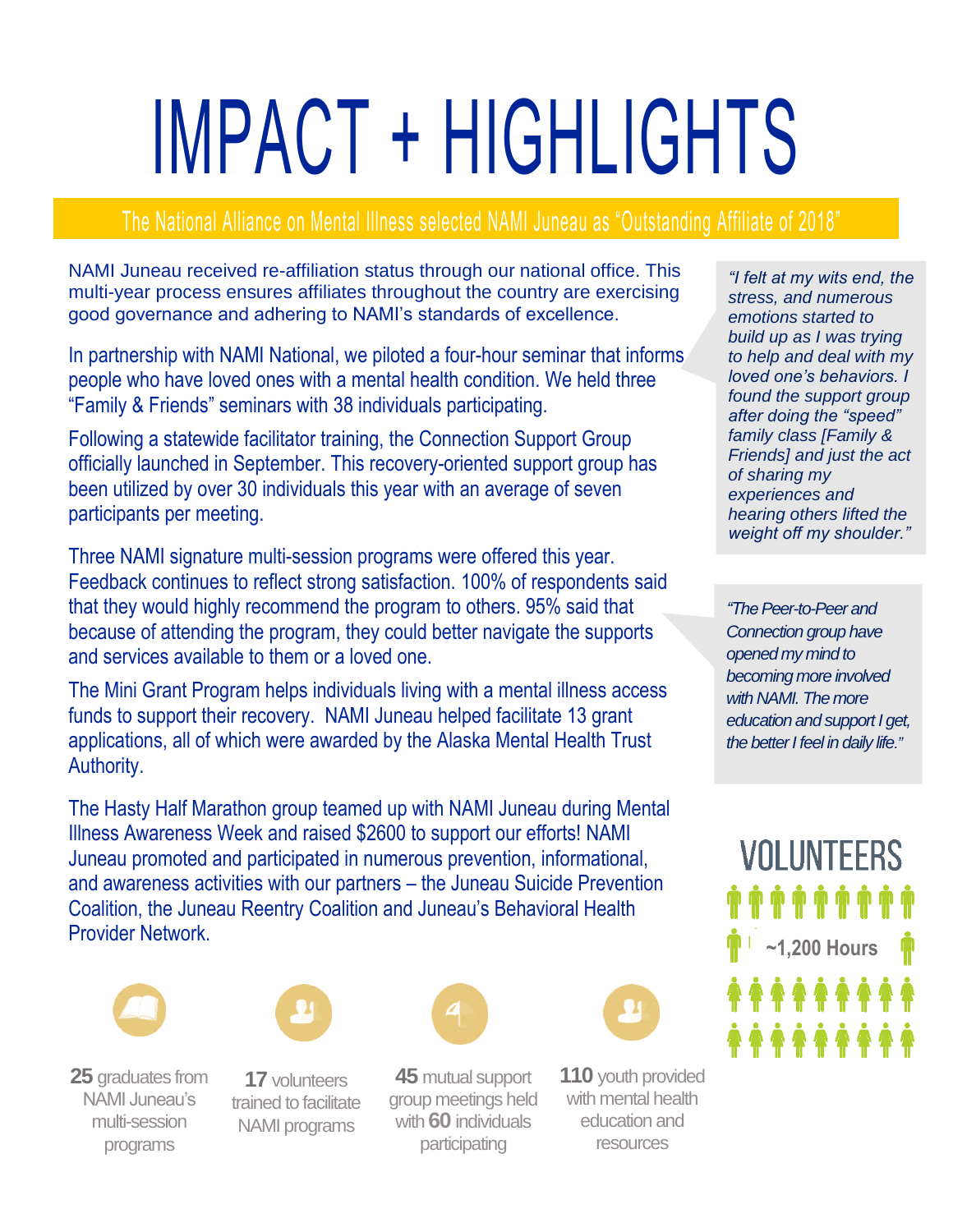## FY18 FINANCES



**Grants \$106,000** Alaska Mental Health Trust Authority BPI Project Juneau Community Foundation's Hope Endowment Fund

#### **Fundraising Events \$19,350**

Comedy for a Cause Hasty Half Marathon Donation

**Donations \$10,030** Memberships, Individual and Business Donations

**Miscellaneous Revenue \$3,850** Great Blue Heron Fund NAMI Program Grant

**TOTAL FY18 REVENUE \$139,230**

**Emergency Operating Reserve: \$45,200**

**Administration \$103,210**

Two staff positions, facility, telecommunications, business insurance, and general supplies

**Programs \$13,050** Program expenses and facilitator trainings

**Fundraising \$3,670** Event expenses

**NAMI Convention \$4,030** NAMI National Convention Subsidies

**TOTAL FY18 EXPENSES \$123,960**